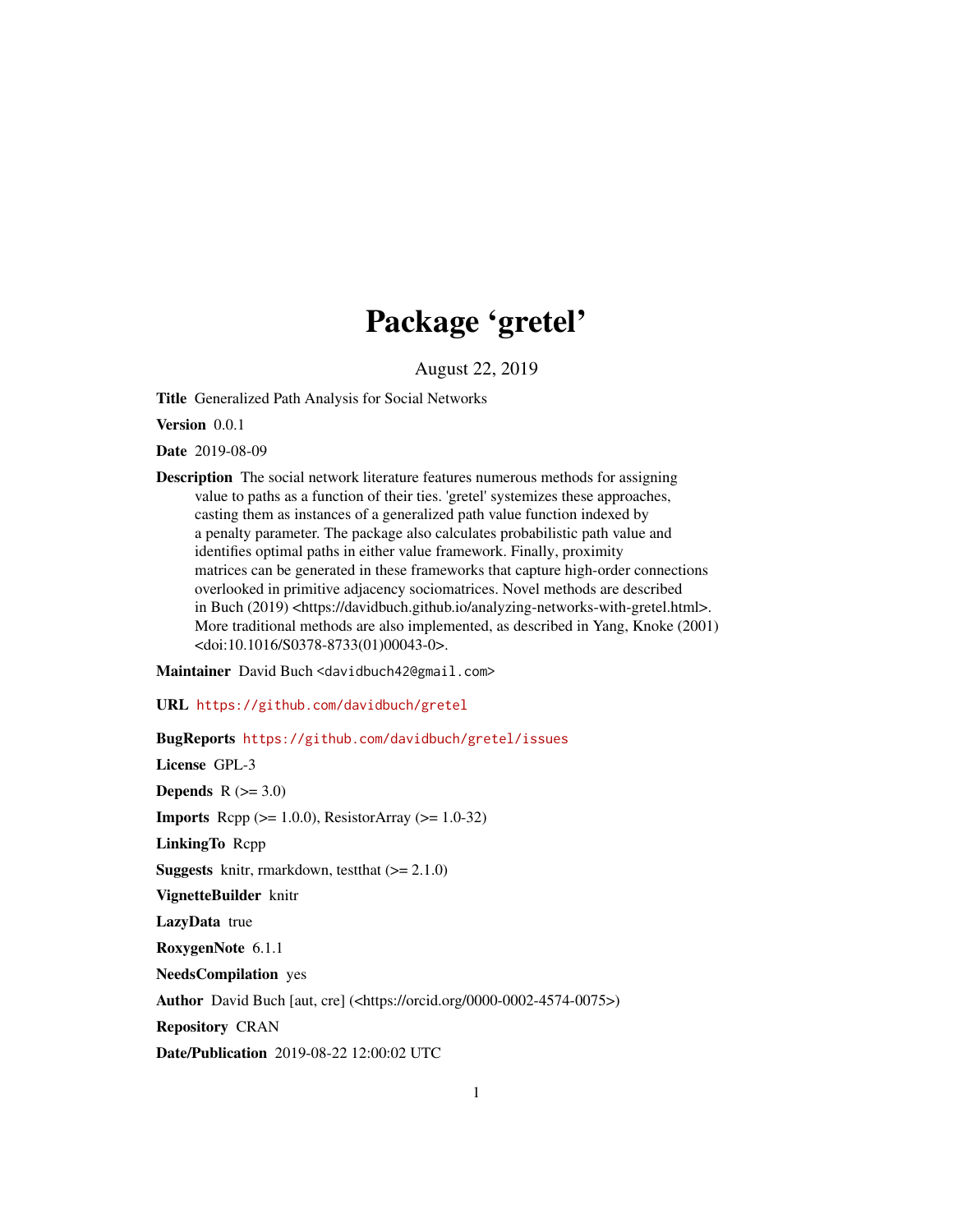# <span id="page-1-0"></span>R topics documented:

|       |                                                                                                                     | $\overline{4}$ |
|-------|---------------------------------------------------------------------------------------------------------------------|----------------|
|       |                                                                                                                     | $\overline{4}$ |
|       |                                                                                                                     | $\overline{5}$ |
|       |                                                                                                                     |                |
|       |                                                                                                                     |                |
|       |                                                                                                                     |                |
|       |                                                                                                                     |                |
|       |                                                                                                                     |                |
|       |                                                                                                                     |                |
|       |                                                                                                                     |                |
|       |                                                                                                                     |                |
|       | $peay_average_path_value \dots \dots \dots \dots \dots \dots \dots \dots \dots \dots \dots \dots \dots \dots \dots$ |                |
|       |                                                                                                                     |                |
|       |                                                                                                                     |                |
|       |                                                                                                                     |                |
|       |                                                                                                                     |                |
| Index |                                                                                                                     | 15             |

<span id="page-1-1"></span>all\_opt\_gpv *Optimize All Generalized Path Values*

#### Description

Identify the path of optimal generalized path value from every source to every target in sociomatrix.

# Usage

all\_opt\_gpv(sociomatrix, p = Inf, node\_costs = NULL)

# Arguments

| sociomatrix | a nonnegative, real valued sociomatrix.                                                                       |
|-------------|---------------------------------------------------------------------------------------------------------------|
| p           | a nonnegative real number that sets the 'p-norm' parameter for generalized path<br>value calculation.         |
| node_costs  | a list of costs, in order, of all nodes represented in the sociomatrix, all are as-<br>sumed 0 if unspecified |

# Value

All optimal paths from source to target nodes in sociomatrix. To minimize memory usage, paths are returned as a list of trees in Dijkstra's format. Specific paths can be unpacked with unpack as described in the example below.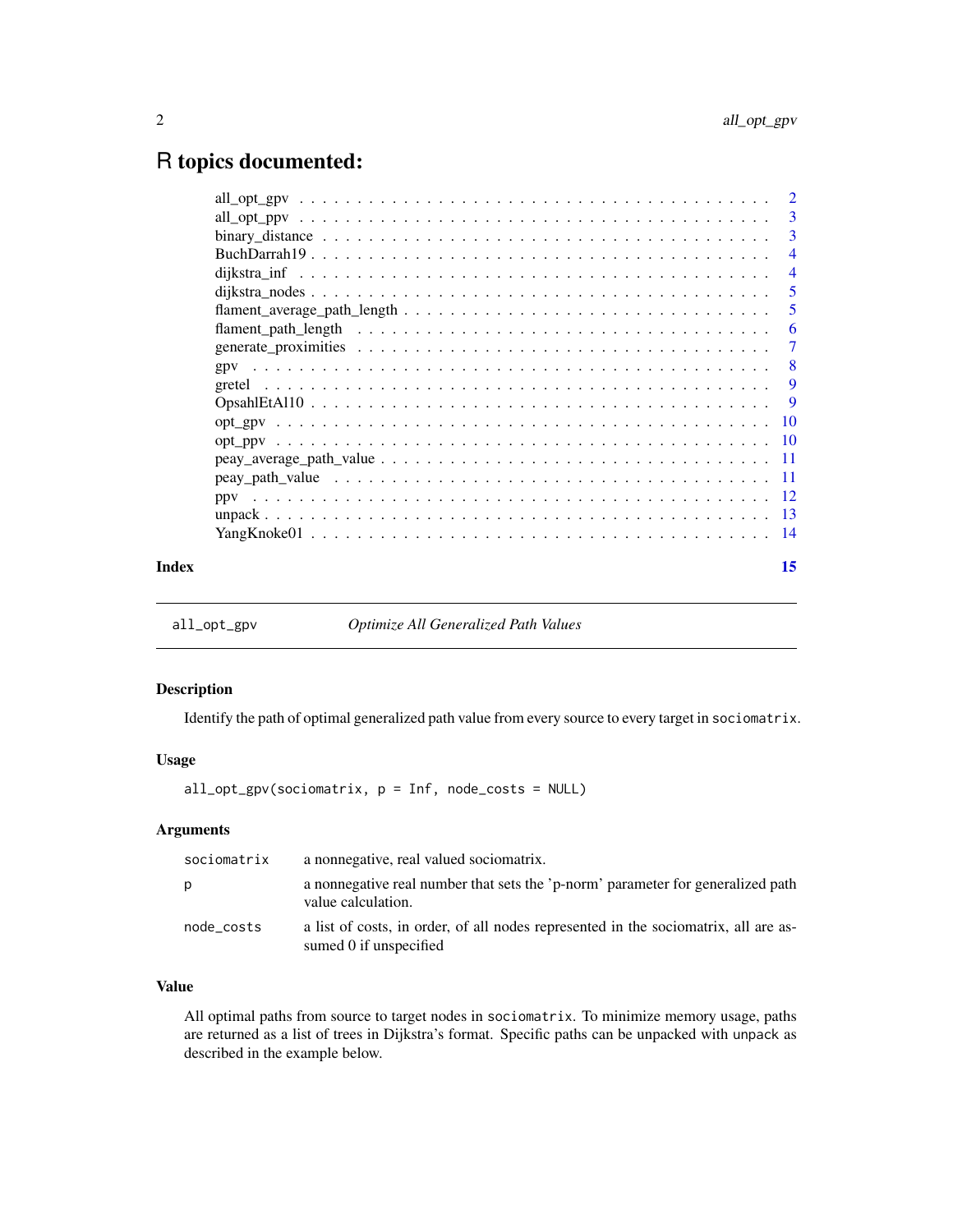# <span id="page-2-0"></span>all\_opt\_ppv 3

# See Also

[gpv](#page-7-1) to calculate the value of a user-specified path, [opt\\_gpv](#page-9-1) to identify the optimal path from a single source node to a single target node

<span id="page-2-1"></span>all\_opt\_ppv *Optimize All Probabilistic Path Values*

#### Description

Identify the path of optimal probabilistic path value from every source to every target in sociomatrix.

### Usage

```
all_opt_ppv(sociomatrix, odds_scale = 1, odds_scale_by_node = NULL)
```
#### Arguments

| sociomatrix        | a nonnegative, real valued sociomatrix.                                                                             |
|--------------------|---------------------------------------------------------------------------------------------------------------------|
| odds_scale         | a nonnegative real number indicating the observed tie strength value that corre-<br>sponds to 1-1 transmission odds |
| odds_scale_by_node |                                                                                                                     |
|                    |                                                                                                                     |

sets a transfer odds scale for each node in a probabilistic path value calculation.

#### Value

All optimal paths from source to target nodes in sociomatrix. To minimize memory usage, paths are returned as a list of trees in Dijkstra's format. Specific paths can be unpacked with unpack as described in the example below.

#### See Also

[ppv](#page-11-1) to calculate the value of a user-specified path, [opt\\_ppv](#page-9-2) to identify the optimal path from a single source node to a single target node

binary\_distance *Binary Distance of a Network Path*

#### **Description**

Calculates the binary distance of a user-specified network path through a network, if all edges exist. Otherwise, returns Inf to signify infinite distance.

#### Usage

binary\_distance(sociomatrix, path)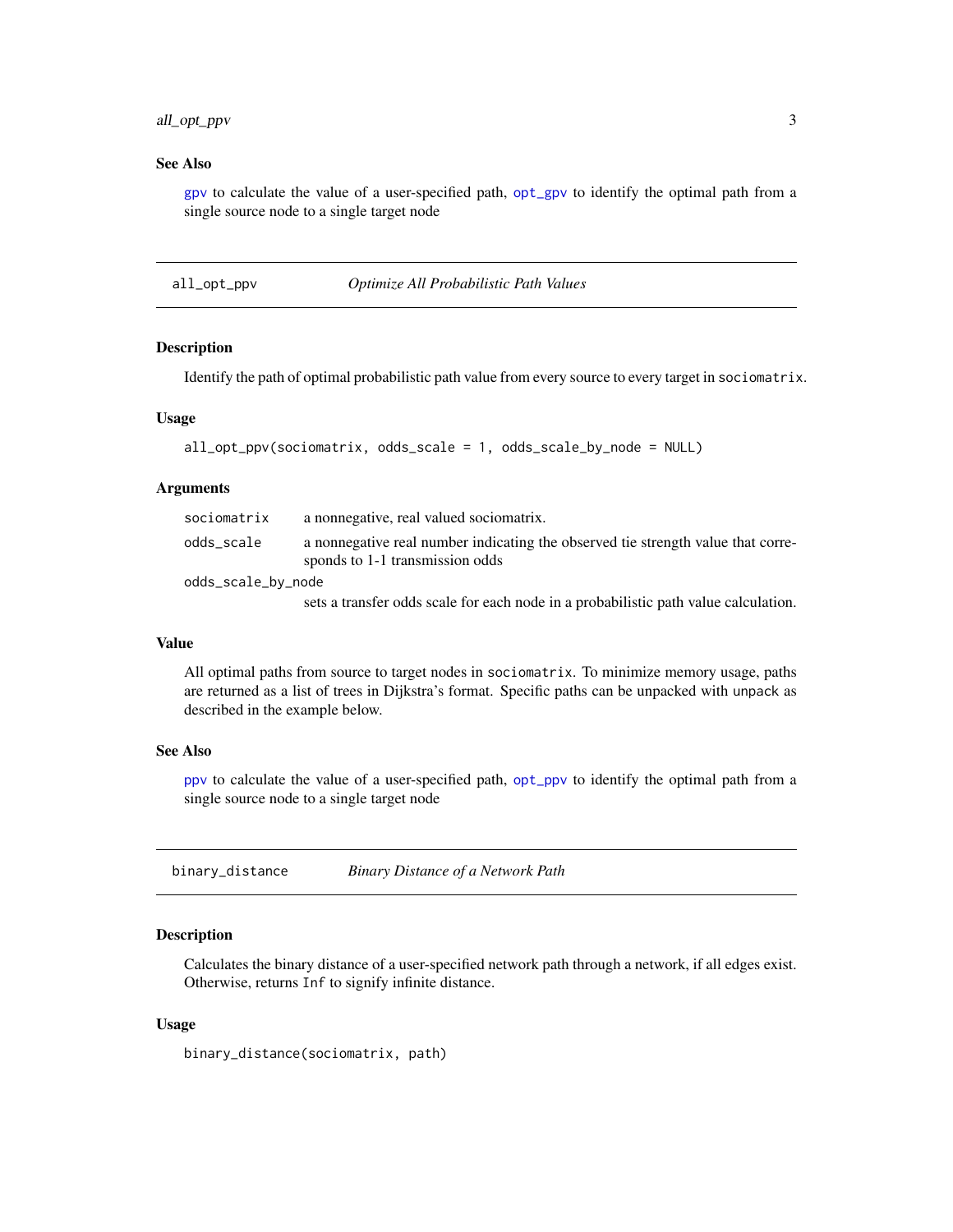# <span id="page-3-0"></span>Arguments

| sociomatrix | a nonnegative, real valued sociomatrix.             |
|-------------|-----------------------------------------------------|
| path        | an integer vector of node indices from sociomatrix. |

# Examples

## Calculate binary distance along a path in a sociomatrix binary\_distance(YangKnoke01, path = c(1,2,5))

```
## This path doesn't exist
binary_distance(YangKnoke01, path = c(1,2,4,5))
```
BuchDarrah19 *Example data for gretel*

# Description

A sociomatrix encoding tie strengths among five nodes

# Usage

BuchDarrah19

# Format

a numeric matrix with 5 rows and 5 columns

#### Source

<DOI:10.1016/j.socnet.2010.03.006>

dijkstra\_inf *Find the shortest L-Inf norm paths to other vertices*

# Description

Find the shortest L-Inf norm paths to other vertices

# Usage

dijkstra\_inf(dist, src)

# Arguments

| dist | A matrix of distances between nodes |
|------|-------------------------------------|
| src  | An integer vertex ID                |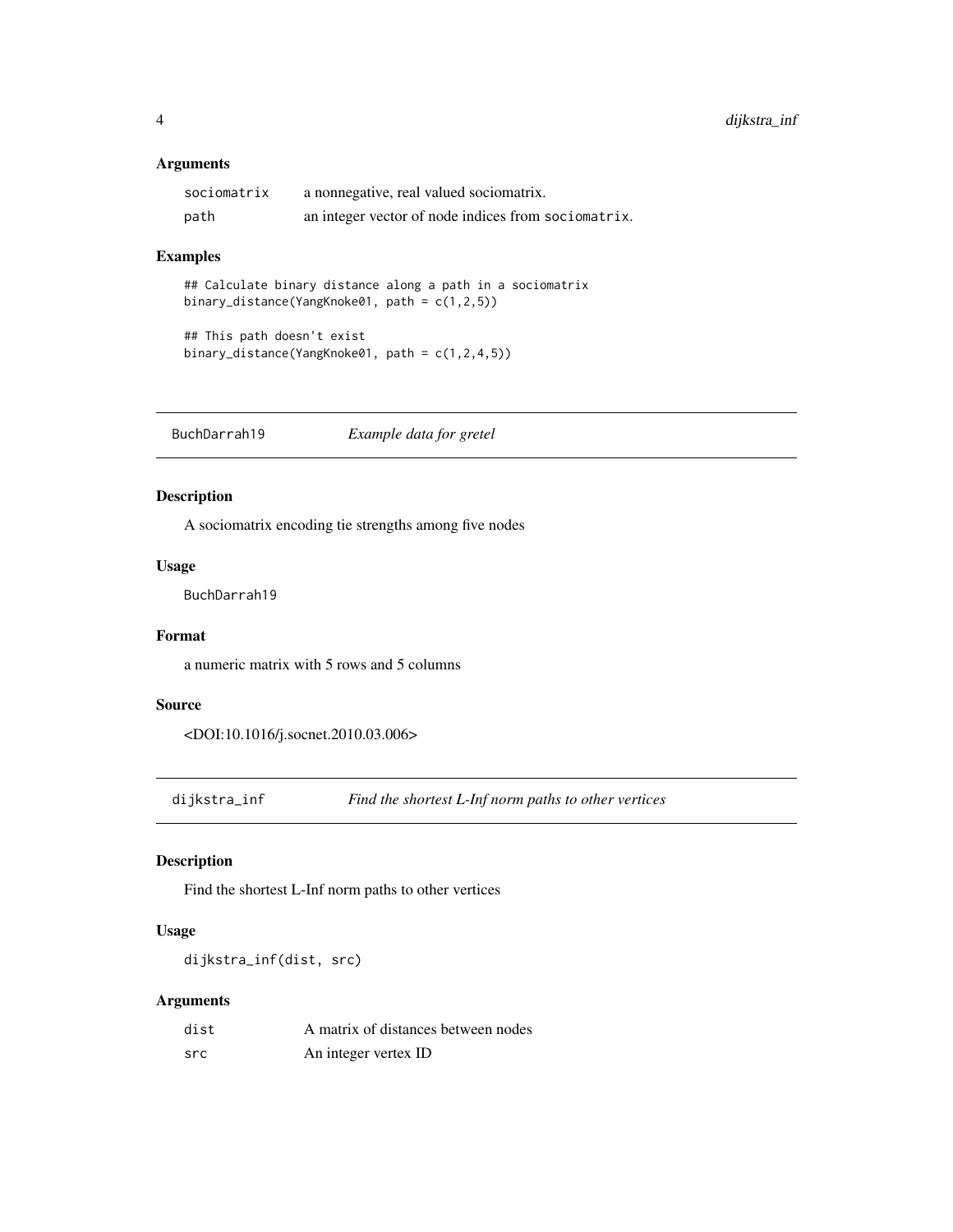# <span id="page-4-0"></span>dijkstra\_nodes 5

# Value

A numeric vector, entry *i* of which is the vertex immediately preceeding vertex *i* in the shortest path leading to *i*. Full paths must be constructed recursively.

dijkstra\_nodes *Find the shortest paths to other vertices*

# Description

Find the shortest paths to other vertices

#### Usage

dijkstra\_nodes(dist, src, node\_costs)

#### Arguments

| dist       | A matrix of distances between nodes                                                                           |
|------------|---------------------------------------------------------------------------------------------------------------|
| src        | An integer vertex ID                                                                                          |
| node costs | a list of costs, in order, of all nodes represented in the sociomatrix, all are as-<br>sumed 0 if unspecified |

#### Value

A numeric vector, entry *i* of which is the vertex immediately preceeding vertex *i* in the shortest path leading to *i*. Full paths must be constructed recursively.

<span id="page-4-1"></span>flament\_average\_path\_length

*Yang and Knoke's Average Path Length*

# Description

Calculates 'APL' (Average Path Length) as defined in Yang, Knoke (2001). Called flament\_average\_path\_length in homage to A.C. Flament, who defined path length in 1963.

#### Usage

flament\_average\_path\_length(sociomatrix, path)

# Arguments

| sociomatrix | a nonnegative, real valued sociomatrix.             |
|-------------|-----------------------------------------------------|
| path        | an integer vector of node indices from sociomatrix. |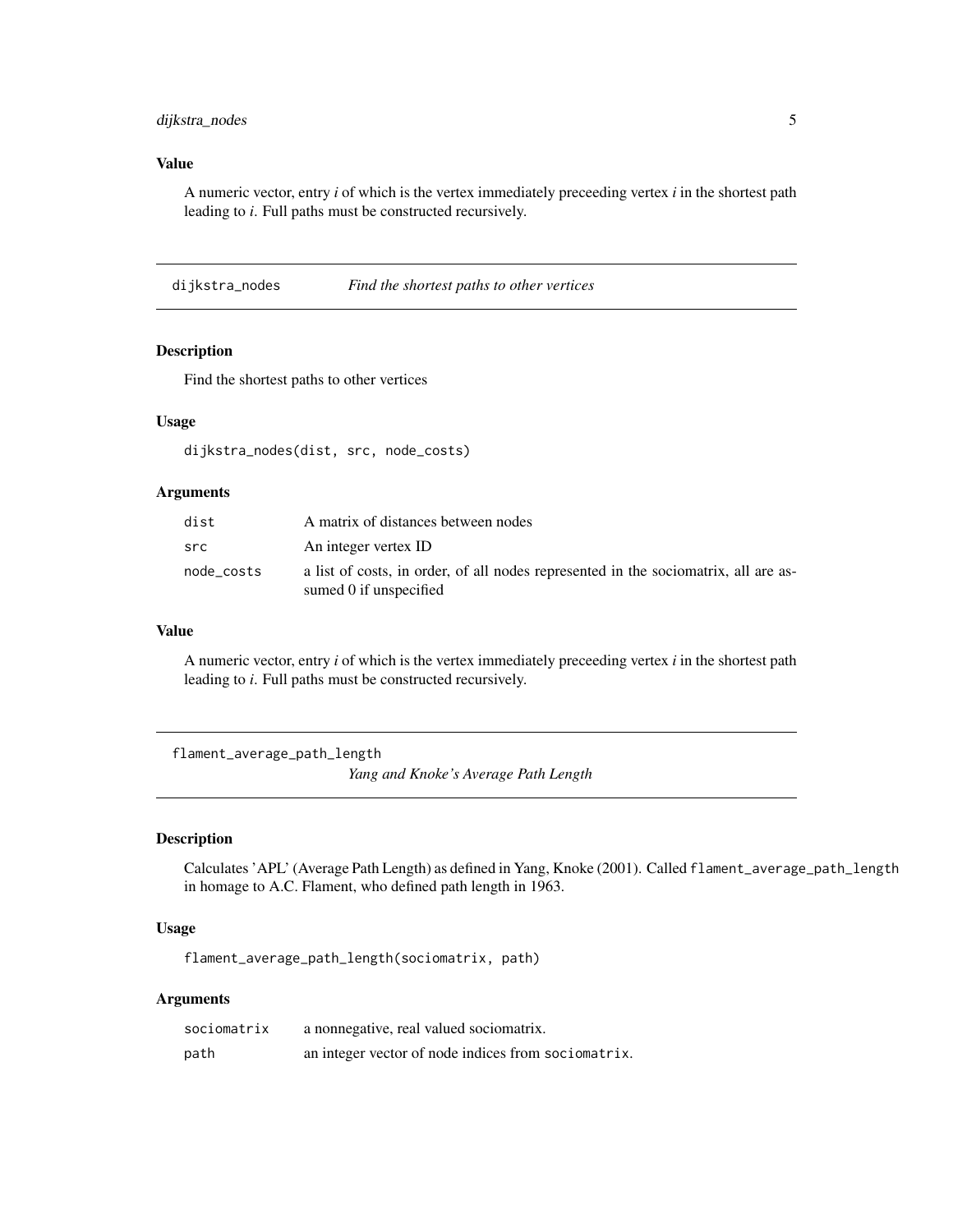# See Also

[flament\\_path\\_length](#page-5-1)

# Examples

```
## Calculate 'APL' of a path in a sociomatrix
flament_average_path_length(YangKnoke01, path = c(1,2,5))
```

```
## This path doesn't exist
flament_average_path_length(YangKnoke01, path = c(1,2,4,5))
```
<span id="page-5-1"></span>flament\_path\_length *Flament's Path Length Measure*

# Description

Calculates path length as defined in Flament (1963). That is, sums the values of each edge in the path, if all edges exist. Otherwise, returns NA.

# Usage

flament\_path\_length(sociomatrix, path)

# Arguments

| sociomatrix | a nonnegative, real valued sociomatrix.             |
|-------------|-----------------------------------------------------|
| path        | an integer vector of node indices from sociomatrix. |

#### See Also

[flament\\_average\\_path\\_length](#page-4-1)

# Examples

```
## Calculate Flament's Path Length along a path in a sociomatrix
flament_path_length(YangKnoke01, path = c(1,2,5))
```

```
## This path doesn't exist
flament_path_length(YangKnoke01, path = c(1,2,4,5))
```
<span id="page-5-0"></span>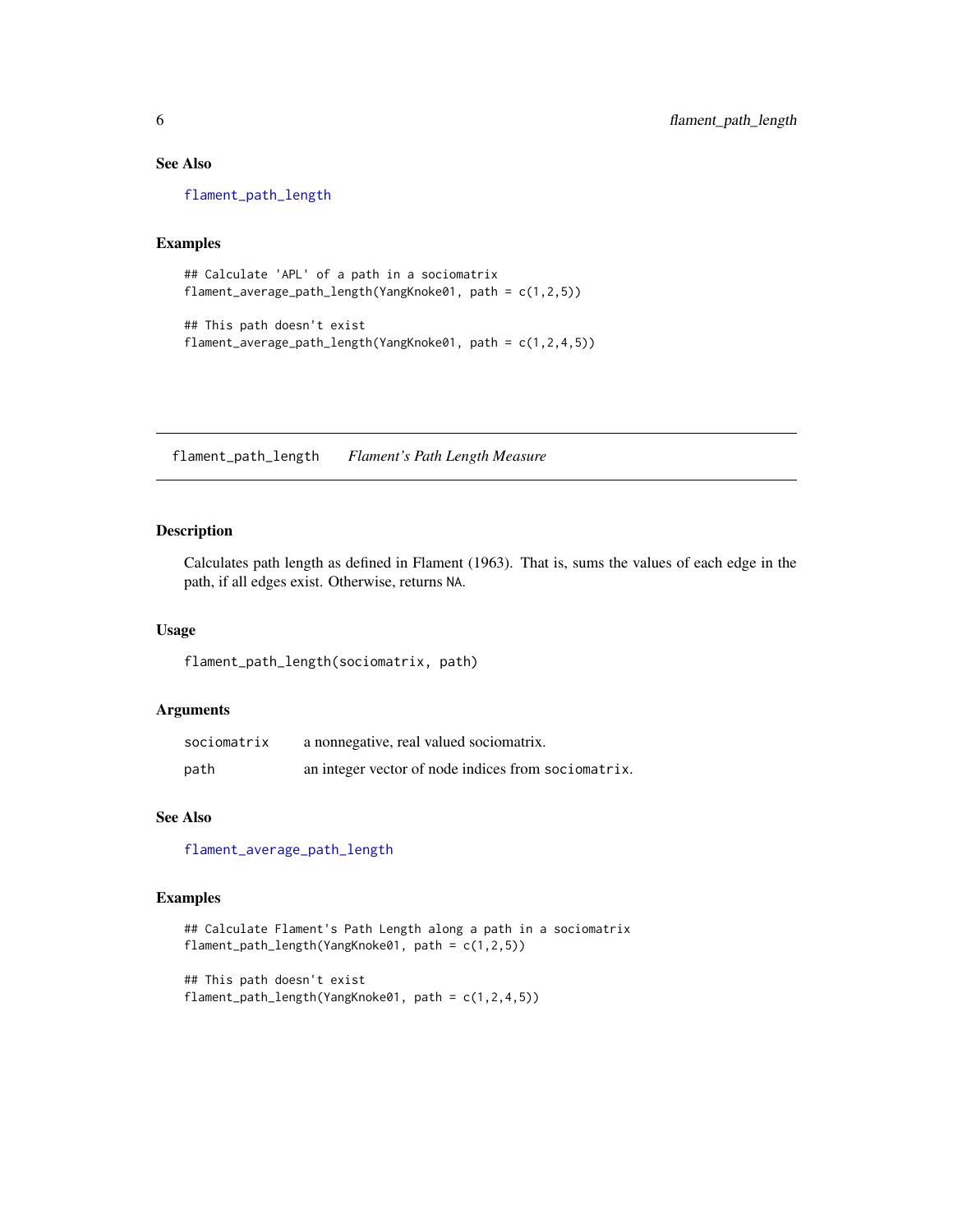<span id="page-6-1"></span><span id="page-6-0"></span>generate\_proximities *Generate a Proximity Matrix*

#### Description

Generates a proximity matrix in one of three modes:

- 'ogpv' Optimal Generalized Path Value. Entry i,j of the proximity matrix will equal the optimal 'gpv' among all paths connecting node i to node j.
- 'oppv' Optimal Probabilistic Path Value. Entry i,j of the proximity matrix will equal the optimal 'ppv' among all paths connecting node i to node j.
- 'sconductivity' Social Conductivity (Random Walk Probability). If each tie strength recorded in sociomatrix is taken to be analogous to the conductivity of an electrical component,  $i, j$ of the proximity matrix will equal total conductivity of all paths from node i to node j.

#### Usage

```
generate_proximities(sociomatrix, mode = c("ogpv", "oppv",
  "sconductivity"), p = Inf, node_costs = NULL, odds_scale = 1,
 odds_scale_by_node = NULL)
```
#### Arguments

| sociomatrix        | a nonnegative, real valued sociomatrix.                                                                   |
|--------------------|-----------------------------------------------------------------------------------------------------------|
| mode               | a selection of 'ogpv', 'oppv', or 'sconductivity'                                                         |
| p.                 | if mode is 'ogpv', determines 'p-norm' parameter for generalized path value<br>calculation.               |
| node_costs         | if mode is 'ogpv', assigns transmission costs to vertices within the sociomatrix.                         |
| odds_scale         | if mode is 'oppy', sets a global transfer odds scale for probabilistic path value<br>calculation.         |
| odds_scale_by_node |                                                                                                           |
|                    | if mode is 'oppy', sets a transfer odds scale for each node in a probabilistic path<br>value calculation. |

#### See Also

[gpv](#page-7-1), [ppv](#page-11-1)

#### Examples

```
## Generate a proximity matrix in each mode
## Optimal Generalized Path Value
generate_proximities(YangKnoke01, mode = "ogpv", p = Inf, node_costs = c(1,3,3,2,1))
## Optimal Probabilistic Path Value
generate_proximities(YangKnoke01, mode = "oppv", odds_scale = 2)
```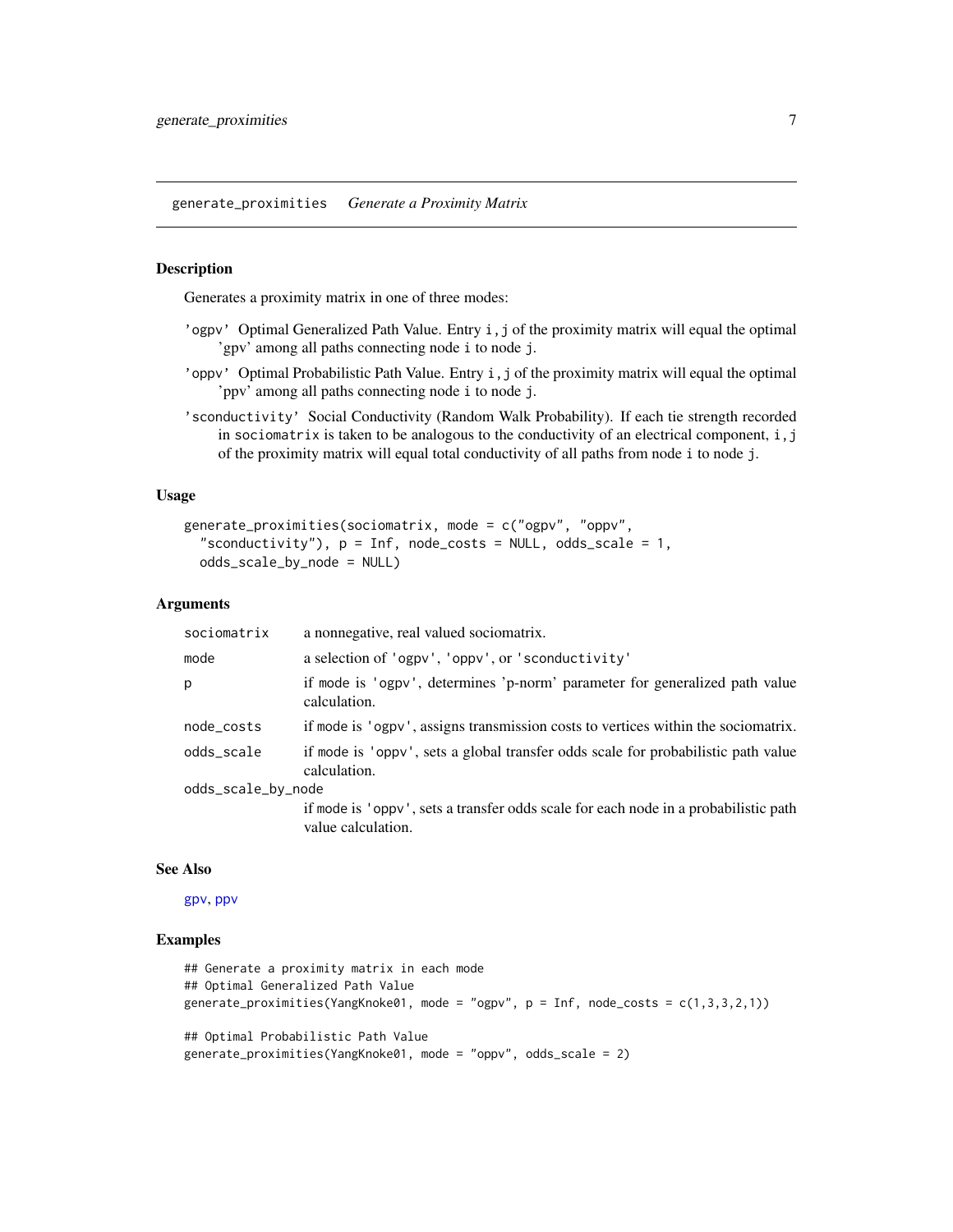```
## Sconductivity
generate_proximities(YangKnoke01, mode = "sconductivity")
```
# <span id="page-7-1"></span>gpv *Generalized Path Value*

#### Description

Calculates the generalized path value of a user-specified path through sociomatrix. Parameter p sets the p-norm used in calculation.

#### Usage

 $gpv$ (sociomatrix, path,  $p = Inf$ , node\_costs = NULL)

#### Arguments

| sociomatrix | a nonnegative, real valued sociomatrix.                                                                       |
|-------------|---------------------------------------------------------------------------------------------------------------|
| path        | an integer vector of node indices from sociomatrix.                                                           |
| p           | a nonnegative real number that sets the 'p-norm' parameter for generalized path<br>value calculation.         |
| node_costs  | a list of costs, in order, of all nodes represented in the sociomatrix, all are as-<br>sumed 0 if unspecified |

#### Details

As a rule of thumb, p close to 0 will downweight the impact of particular tie strengths and upweight the impact of binary path length. p equal to infinity will recapitulate the traditional path value measure of Peay  $(1980)$  and is therefore the default. In other words, the value of a path under  $p =$ Inf will be the value of the weakest tie. The value of the same path under  $p = 0$  will be the inverse of its binary length.

#### See Also

[opt\\_gpv](#page-9-1) to identify the path of optimal 'gpv' between two nodes and [all\\_opt\\_gpv](#page-1-1) to identify the optimal paths between all pairs of nodes. Calling [generate\\_proximities](#page-6-1) with mode = 'gpv' returns a matrix 'gpv' values for the optimal paths between all pairs of nodes.

#### Examples

```
## Calculate gpv along a path in a sociomatrix
gpv(YangKnoke01, path = c(1,2,5), p = 1)## The same calculation, with nonzero node costs
gpv(YangKnoke01, path = c(1, 2, 5), p = 1, node\_costs = c(1, 3, 3, 2, 1))
```
<span id="page-7-0"></span>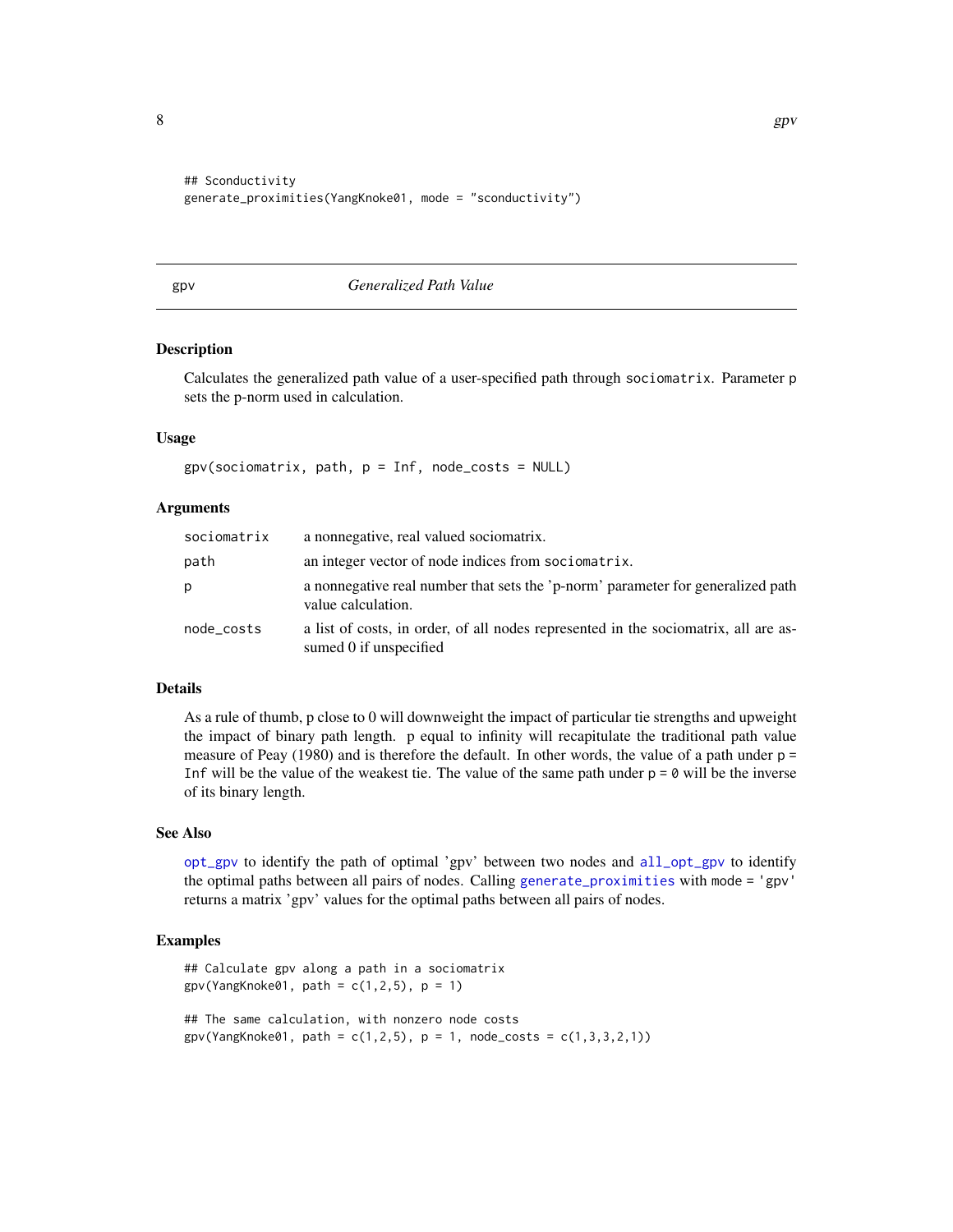#### <span id="page-8-0"></span>gretel **9**

```
## This path doesn't exist
gpv(YangKnoke01, path = c(1, 2, 4, 5), p = 0)
```
gretel *sconduct: Generalized Path Analysis for Social Networks*

# Description

This package contains two categories of functions. The first category is concerned with assigning values to user specified paths, while the second identifies paths of optimal value.

#### Details

Key functions in the path value calculation category are - gpv, which calculates Generalized Path Value - ppv, which calculates Probabilistic Path Value - binary\_distance, peay\_path\_value, flament\_path\_length, peay\_average\_path\_value, and flament\_average\_path\_length, which calculate path value measures described in *Yang, Knoke* (2001). - generate\_proximities, which generates a matrix of values representing the measures of optimal paths from each source node (row index) to each target node (column index).

Key functions in the optimal path identification category are - opt\_gpv, which identifies the path of optimal Generalized Path Value from a particular source node to a particular target node - opt\_ppv, which identifies the path of optimal Probabilistic Path Value from a particular source node to a particular target node - all\_opt\_gpv, which identifies the 'gpv'-optimal paths from every source node to every target node - all\_opt\_ppv, which identifies the 'ppv'-optimal paths from every source node to every target node - unpack, which unpacks the Dijkstra-format encoded shortest paths returned by all\_opt\_gpv and all\_opt\_ppv. See their help pages for details.

OpsahlEtAl10 *Example data from Opsahl, Agneessens, Skvoretz (2010)*

#### **Description**

A sociomatrix encoding tie strengths among five nodes, used for examples in Opsahl, Agneessens, Skvoretz (2010) Social Networks 32(2010):245-251

#### Usage

OpsahlEtAl10

#### Format

a numeric matrix with 5 rows and 5 columns

#### Source

<DOI:10.1016/j.socnet.2010.03.006>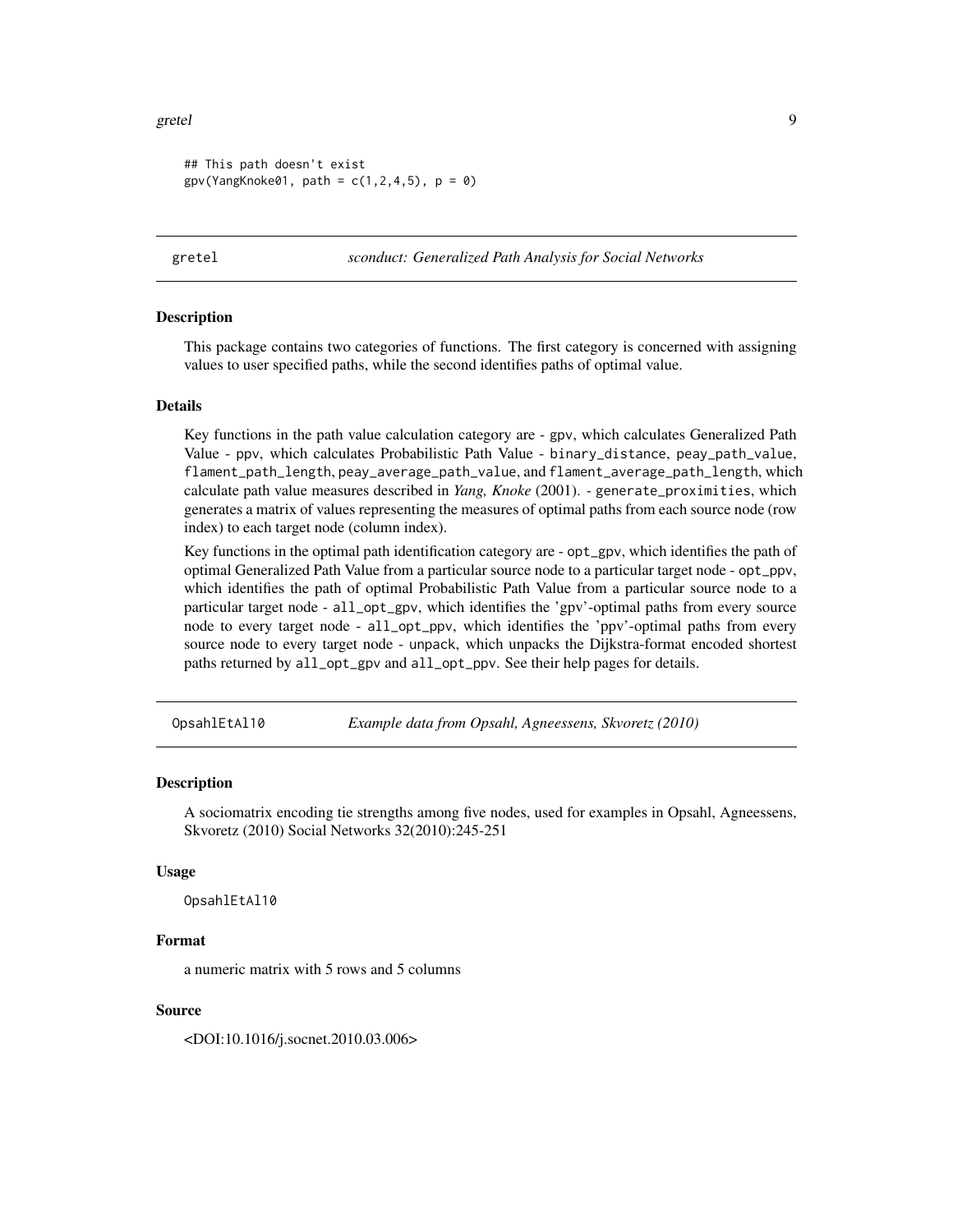<span id="page-9-1"></span><span id="page-9-0"></span>

#### Description

Identify the path of optimal generalized path value from a source node to a target node.

# Usage

```
opt_gpv(sociomatrix, source, target, p = Inf, node_costs = NULL)
```
# Arguments

| sociomatrix | a nonnegative, real valued sociomatrix.                                                                       |
|-------------|---------------------------------------------------------------------------------------------------------------|
| source      | an integer index corresponding to a node in sociomatrix                                                       |
| target      | an integer index corresponding to a node in sociomatrix                                                       |
|             | a nonnegative real number that sets the 'p-norm' parameter for generalized path<br>value calculation.         |
| node_costs  | a list of costs, in order, of all nodes represented in the sociomatrix, all are as-<br>sumed 0 if unspecified |

# See Also

[gpv](#page-7-1) to calculate the value of a user-specified path, [all\\_opt\\_gpv](#page-1-1) to simultaneously identify the optimal paths from any source node to any target node.

<span id="page-9-2"></span>

| Optimize Probabilistic Path Value |
|-----------------------------------|
|                                   |

# Description

Identify the path of optimal probabilistic path value from a source node to a target node.

### Usage

```
opt_ppv(sociomatrix, source, target, odds_scale = 1,
 odds_scale_by_node = NULL)
```
#### Arguments

| sociomatrix        | a nonnegative, real valued sociomatrix.                                                                                                             |
|--------------------|-----------------------------------------------------------------------------------------------------------------------------------------------------|
| source             | an integer index corresponding to a node in sociomatrix                                                                                             |
| target             | an integer index corresponding to a node in sociomatrix                                                                                             |
| odds_scale         | a nonnegative real number indicating the observed tie strength value that corre-<br>sponds to 1-1 transmission odds                                 |
| odds_scale_by_node |                                                                                                                                                     |
|                    | $\mathbf{1}$ , $\mathbf{1}$ , $\mathbf{1}$ , $\mathbf{1}$ , $\mathbf{1}$ , $\mathbf{1}$ , $\mathbf{1}$ , $\mathbf{1}$ , $\mathbf{1}$ , $\mathbf{1}$ |

sets a transfer odds scale for each node in a probabilistic path value calculation.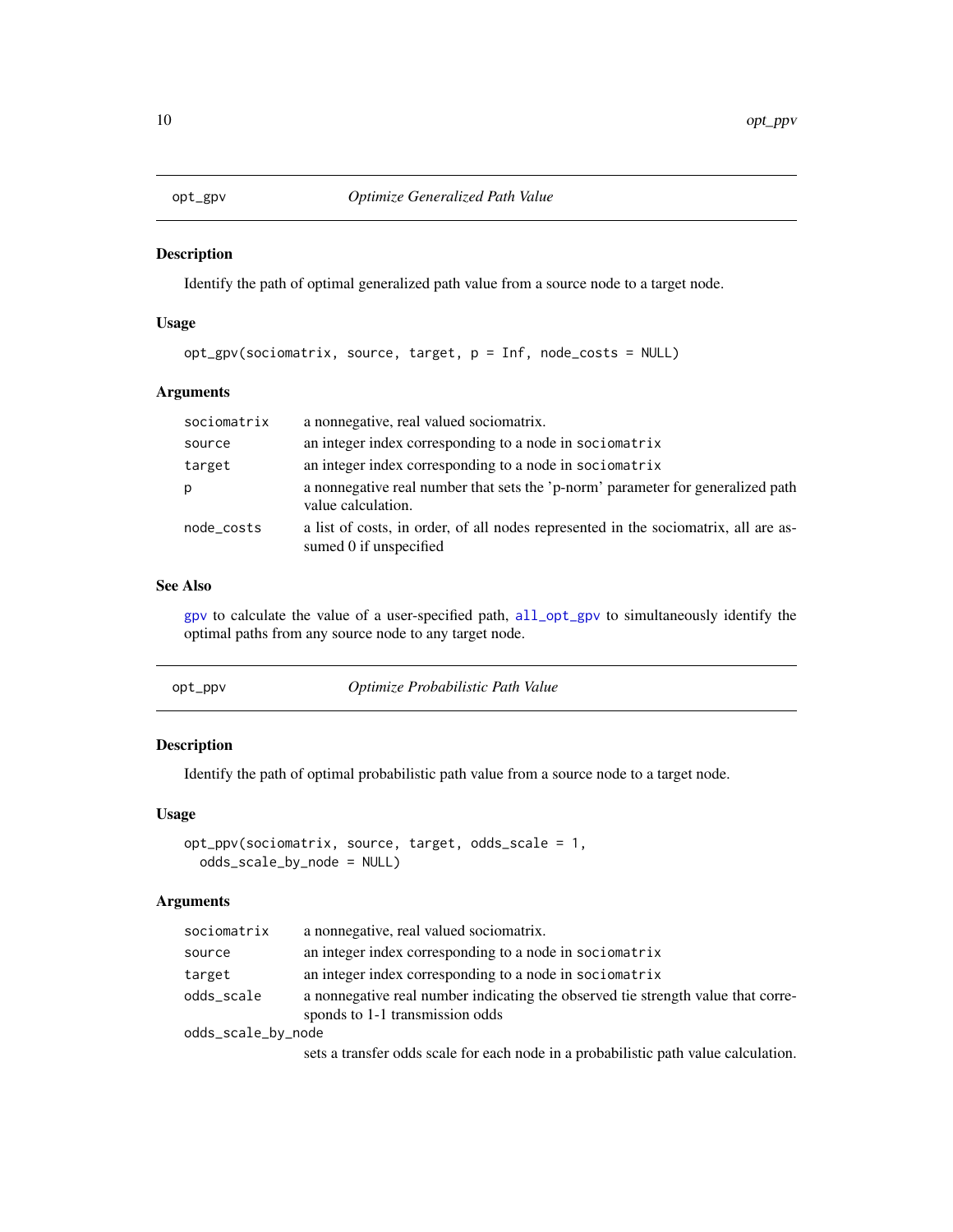### <span id="page-10-0"></span>See Also

[ppv](#page-11-1) to calculate the value of a user-specified path, [all\\_opt\\_ppv](#page-2-1) to simultaneously identify the optimal paths from any source node to any target node.

```
peay_average_path_value
```
*Yang and Knoke's Average Path Value*

#### Description

Calculates 'APV' (Average Path Value) as defined in Yang, Knoke (2001) Called peay\_average\_path\_value in homage to E.R. Peay, who defined path length in 1980.

# Usage

```
peay_average_path_value(sociomatrix, path)
```
# Arguments

| sociomatrix | a nonnegative, real valued sociomatrix.             |
|-------------|-----------------------------------------------------|
| path        | an integer vector of node indices from sociomatrix. |

#### See Also

[peay\\_path\\_value](#page-10-1)

#### Examples

```
## Calculate 'APV' of a path in a sociomatrix
peay_average_path_value(YangKnoke01, path = c(1,2,5))
```

```
## This path doesn't exist
peay_average_path_value(YangKnoke01, path = c(1,2,4,5))
```
<span id="page-10-1"></span>peay\_path\_value *Peay's Path Value Measure*

#### Description

Calculates path value as defined in Peay (1980). That is, returns the value of the weakest connection in the path, if all edges exist. Otherwise, returns 0.

#### Usage

```
peay_path_value(sociomatrix, path)
```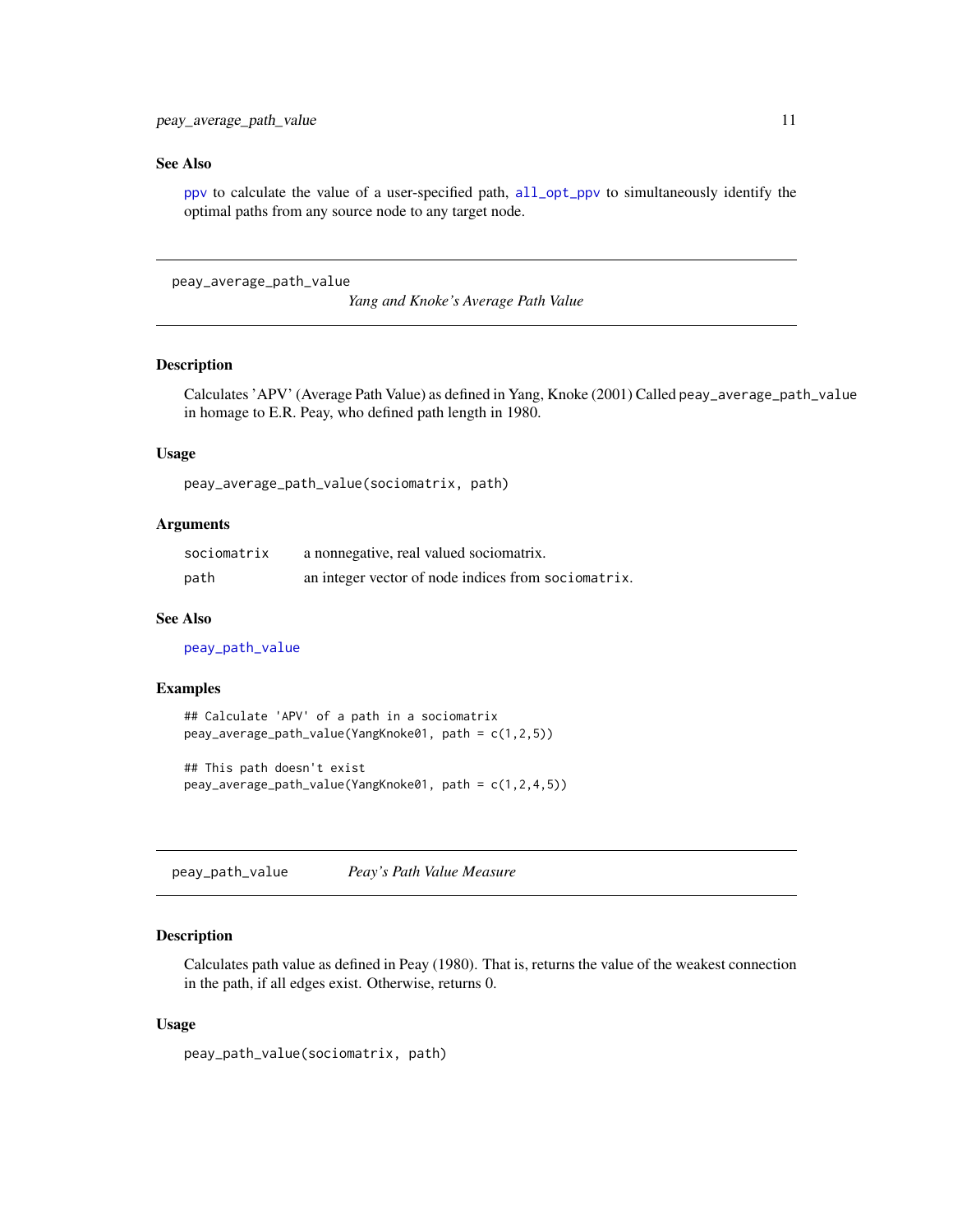#### <span id="page-11-0"></span>Arguments

| sociomatrix | a nonnegative, real valued sociomatrix.             |
|-------------|-----------------------------------------------------|
| path        | an integer vector of node indices from sociomatrix. |

# See Also

[peay\\_average\\_path\\_value](#page-10-2)

# Examples

```
## Calculate Peay's Path Value along a path in a sociomatrix
peay_path_value(YangKnoke01, path = c(1,2,5))
```

```
## This path doesn't exist
peay_path_value(YangKnoke01, path = c(1,2,4,5))
```
# <span id="page-11-1"></span>ppv *Calculate probabilistic path value*

# Description

Given a real valued sociomatrix, a path, and an optional odds\_scale, ppv calculates the transmission odds for the path and returns the transmission odds times odds\_scale so the result can be directly compared with observed tie strenghts.

#### Usage

```
ppv(sociomatrix, path, odds_scale = 1, odds_scale_by_node = NULL)
```
# Arguments

| sociomatrix        | a nonnegative, real valued sociomatrix.                                                                             |
|--------------------|---------------------------------------------------------------------------------------------------------------------|
| path               | an integer vector of node indices from sociomatrix.                                                                 |
| odds_scale         | a nonnegative real number indicating the observed tie strength value that corre-<br>sponds to 1-1 transmission odds |
| odds_scale_by_node |                                                                                                                     |
|                    | sets a transfer odds scale for each node in a probabilistic path value calculation.                                 |

# Details

We assume that observed tie strengths in sociomatrix are linearly proportional to transmission odds. That is, if the transmission odds for a strength 1 tie are 1 to 1, the transmission odds for a strength 5 tie are 1 to 5.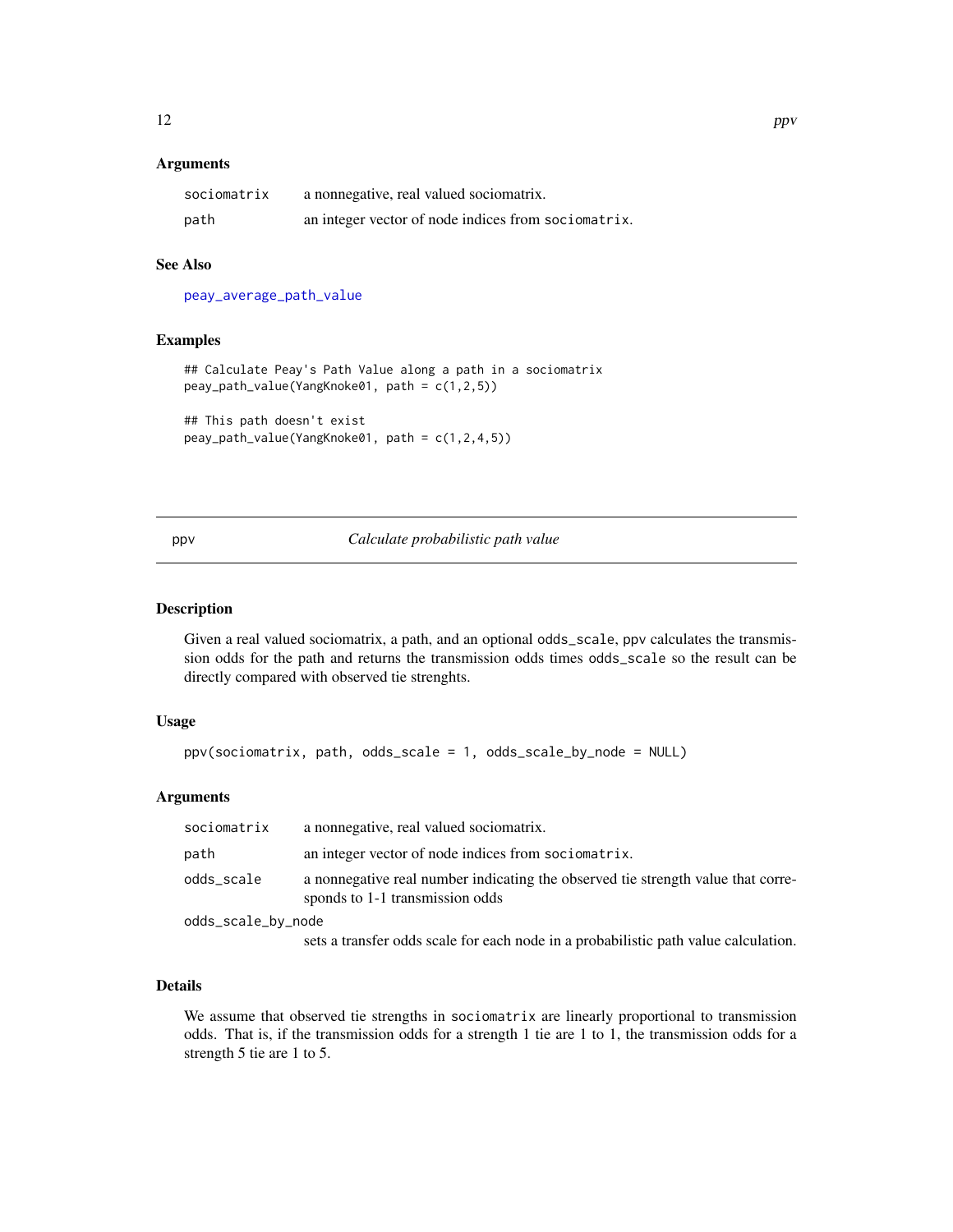#### <span id="page-12-0"></span>unpack the contract of the contract of the contract of the contract of the contract of the contract of the contract of the contract of the contract of the contract of the contract of the contract of the contract of the con

# See Also

[opt\\_ppv](#page-9-2) to identify the path of optimal 'ppv' between two nodes and [all\\_opt\\_ppv](#page-2-1) to identify the optimal paths between all pairs of nodes. Calling [generate\\_proximities](#page-6-1) with mode = 'ppv' returns a matrix 'ppv' values for the optimal paths between all pairs of nodes.

# Examples

```
## Calculate ppv along a path in a sociomatrix
ppv(YangKnoke@1, path = c(1,2,5), odds\_scale = 3)
```

```
## This path doesn't exist
gpv(YangKnoke01, path = c(1,2,4,5))
```
unpack *Unpacks a Path from a Dijkstra-Format Spanning Tree*

#### Description

Used with all\_opt\_gpv and all\_opt\_ppv to unpack individual paths from the Dijkstra-format trees that those functions return.

# Usage

```
unpack(tree, source, target)
```
### Arguments

| tree   | a Dijkstra-format tree returned by all_opt_gpv or all_opt_ppv |
|--------|---------------------------------------------------------------|
| source | an integer index corresponding to a node in sociomatrix       |
| target | an integer index corresponding to a node in sociomatrix       |

# Details

Returns NA if a path does not exist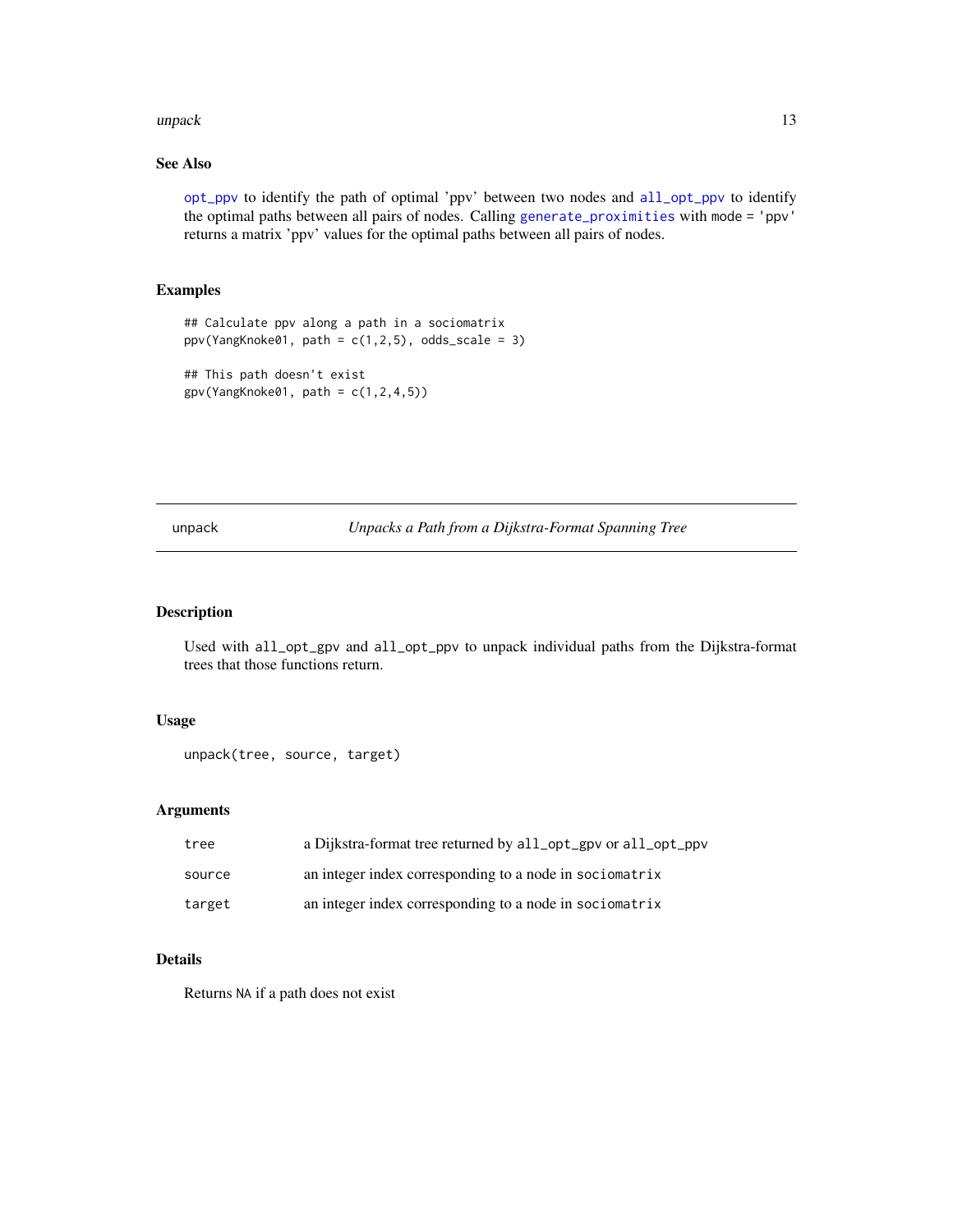<span id="page-13-0"></span>

# Description

A sociomatrix encoding tie strengths among five nodes, used for examples in Yang, S., Knoke, D. (2001) Social Networks 23(4):285-295

#### Usage

YangKnoke01

### Format

a numeric matrix with 5 rows and 5 columns

# Source

<DOI: 10.1016/S0378-8733(01)00043-0>